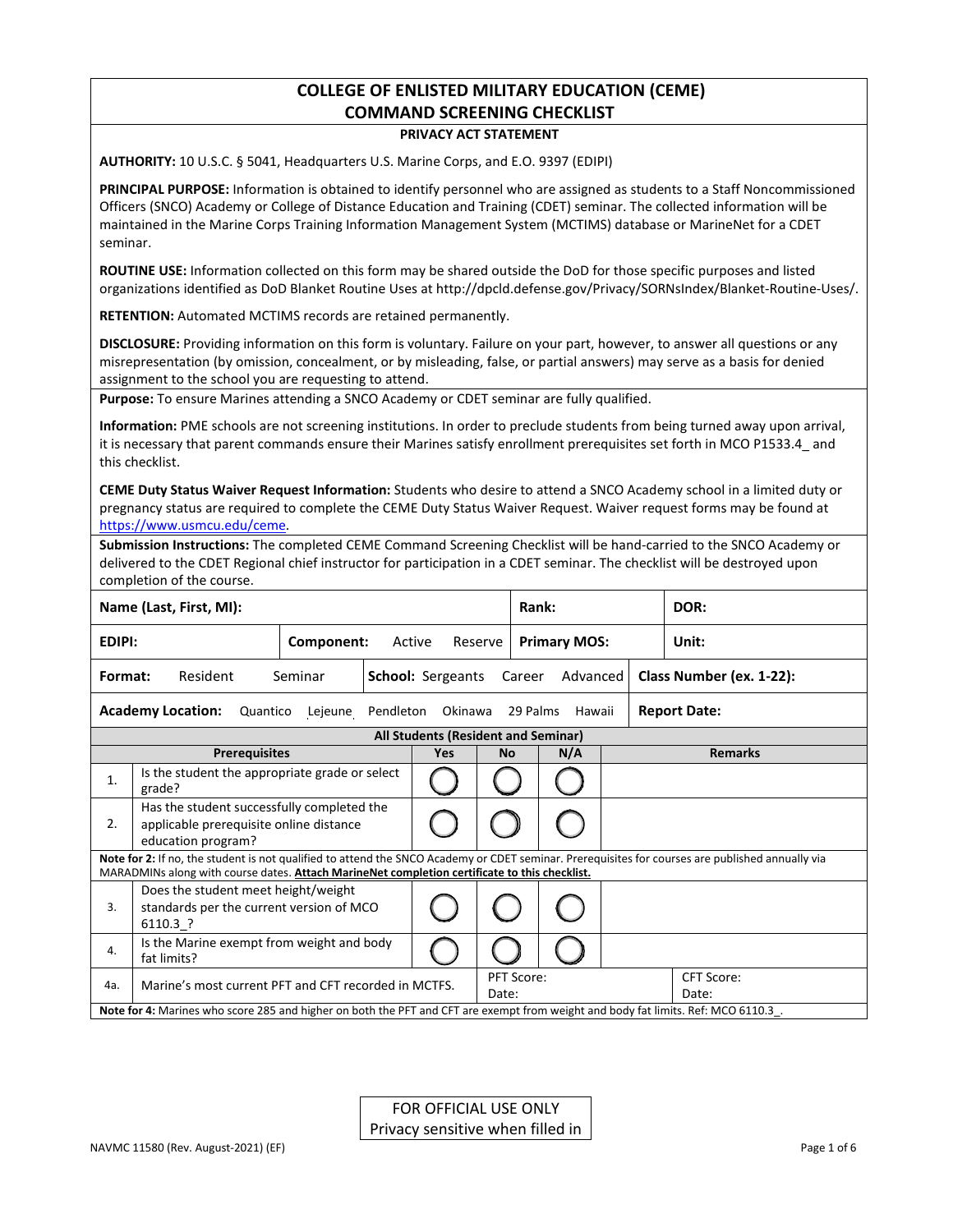|          |                                                                                                            |                                                                                                                                                                                                                                                                      |  | All Students (Resident and Seminar) |    |           |            |                                        |      |  |
|----------|------------------------------------------------------------------------------------------------------------|----------------------------------------------------------------------------------------------------------------------------------------------------------------------------------------------------------------------------------------------------------------------|--|-------------------------------------|----|-----------|------------|----------------------------------------|------|--|
|          |                                                                                                            | <b>Prerequisites</b>                                                                                                                                                                                                                                                 |  | Yes                                 | No | N/A       |            | <b>Remarks</b>                         |      |  |
| 5.       | body fat?                                                                                                  | Is the Marine afforded an additional 1 percent                                                                                                                                                                                                                       |  |                                     |    |           |            |                                        |      |  |
| 6.       | program?                                                                                                   | Is the student assigned to a body composition<br>program and/or military appearance                                                                                                                                                                                  |  |                                     |    |           |            |                                        |      |  |
|          |                                                                                                            | Note for 6: If yes, the student is not qualified to attend the SNCO Academy or CDET seminar.                                                                                                                                                                         |  |                                     |    |           |            |                                        |      |  |
| 7.       | Is the student pregnant?                                                                                   |                                                                                                                                                                                                                                                                      |  |                                     |    |           |            |                                        |      |  |
|          |                                                                                                            | Note for 7: If yes, a waiver is required for SNCO Academy attendance.                                                                                                                                                                                                |  |                                     |    |           |            |                                        |      |  |
| 8.       |                                                                                                            | Is the student assigned to limited duty?                                                                                                                                                                                                                             |  |                                     |    |           |            |                                        |      |  |
|          |                                                                                                            | Note for 8: If yes, a waiver is required for SNCO Academy attendance.                                                                                                                                                                                                |  |                                     |    |           |            |                                        |      |  |
| 9.       | Is the Marine formally assigned to Permanent<br>Limited Duty or Expanded Permanent Limited<br>Duty (EPLD)? |                                                                                                                                                                                                                                                                      |  |                                     |    |           |            |                                        |      |  |
|          | References: MARADMINs 0636/09 and 457/16                                                                   | Note for 9: If yes, contact the respective SNCO Academy Deputy Director or CDET Regional Director to discuss facilities requirements.                                                                                                                                |  |                                     |    |           |            |                                        |      |  |
| 10.      | from completing the course?                                                                                | Are there any existing family or financial<br>hardships that would preclude this student                                                                                                                                                                             |  |                                     |    |           |            |                                        |      |  |
|          |                                                                                                            | Note for 10: If yes, the student is not qualified to attend the SNCO Academy or CDET seminar.                                                                                                                                                                        |  |                                     |    |           |            |                                        |      |  |
|          |                                                                                                            |                                                                                                                                                                                                                                                                      |  | <b>Resident Students Only</b>       |    |           |            |                                        |      |  |
|          |                                                                                                            | <b>Prerequisites</b>                                                                                                                                                                                                                                                 |  | <b>Yes</b>                          | No | N/A       |            | <b>Remarks</b>                         |      |  |
| 11.      | uniforms for the course?                                                                                   | Does the student possess appropriate                                                                                                                                                                                                                                 |  |                                     |    |           |            |                                        |      |  |
|          |                                                                                                            | Note for 11: Uniform requirements can be obtained from the MCU/CEME website. https://www.usmcu.edu/ceme                                                                                                                                                              |  |                                     |    |           |            |                                        |      |  |
| 12.      | Is the student physically capable of<br>fitness program?                                                   | participating in the Marine Corps physical                                                                                                                                                                                                                           |  |                                     |    |           | Signature: | <b>Stamp or National Provider ID#:</b> |      |  |
|          | PHA Due Date:                                                                                              |                                                                                                                                                                                                                                                                      |  |                                     |    |           |            |                                        |      |  |
|          |                                                                                                            | Note for 12: COs/OICs shall ensure all personnel have a current PHA prior to participating in physical fitness program activities. Ref: MCO 6100.13A<br>Must be signed and stamped by a medical officer, civilian healthcare provider, or independent duty corpsman. |  |                                     |    |           |            |                                        |      |  |
| 13.      |                                                                                                            | Complete only if 12 was answered no.                                                                                                                                                                                                                                 |  |                                     |    |           |            |                                        |      |  |
|          | <b>Status Waiver Request?</b>                                                                              | Is the student applying for the CEME Duty                                                                                                                                                                                                                            |  |                                     |    |           |            |                                        |      |  |
| school.  |                                                                                                            | Note for 13: If yes, the student must complete the CEME Duty Status Waiver Request. If no, the student is not qualified to attend a SNCO Academy                                                                                                                     |  |                                     |    |           |            |                                        |      |  |
|          |                                                                                                            |                                                                                                                                                                                                                                                                      |  | <b>Command Endorsements</b>         |    |           |            |                                        |      |  |
|          |                                                                                                            | Required Endorsements: The unit sergeant major or senior enlisted advisor (SEA), and first O-5 commander or above in the<br>prospective student's chain of command must endorse this command screening checklist.                                                    |  |                                     |    |           |            |                                        |      |  |
| Approved | <b>Disapproved</b>                                                                                         | <b>Title</b>                                                                                                                                                                                                                                                         |  | <b>Print Name</b>                   |    | Signature |            | Contact #                              | Date |  |
|          |                                                                                                            | SgtMaj/Unit SEA                                                                                                                                                                                                                                                      |  |                                     |    |           |            |                                        |      |  |
|          |                                                                                                            | CO (O-5 or above)                                                                                                                                                                                                                                                    |  |                                     |    |           |            |                                        |      |  |

**Clear Form**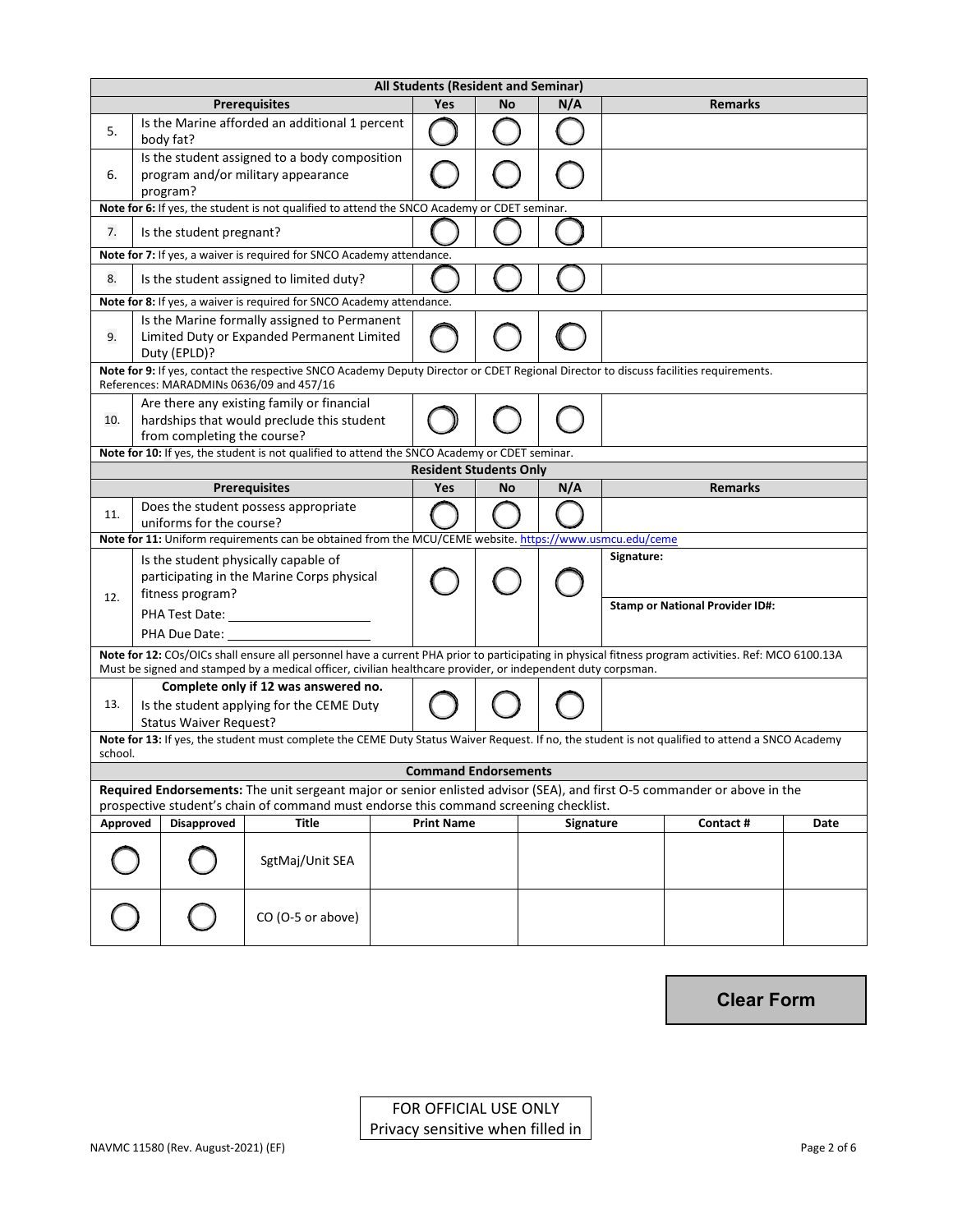### **COLLEGE OF ENLISTED MILITARY EDUCATION (CEME) DUTY STATUS WAIVER REQUEST**

### **PRIVACY ACT STATEMENT**

**AUTHORITY:** 10 U.S.C. § 5041, Headquarters U.S. Marine Corps, and E.O. 9397 (EDIPI)

**PRINCIPAL PURPOSE:** To collect information necessary to determine if a Marine meets eligibility requirements to attend a Staff Noncommissioned Officer (SNCO) Academy PME school in a limited duty or pregnancy status.

**ROUTINE USE:** Information collected on this form will be shared with the prospective student's chain of command and the CEME Director.

**RETENTION:** CEME forms are used and properly archived according to Marine Corps Orders pertaining to the appropriate storage of records.

**DISCLOSURE:** Providing information on this form is voluntary. However, your failure to provide information will prevent participation in a SNCO Academy PME school.

**Purpose**: In accordance with CEME policy, students who desire to attend a SNCO Academy Sergeants School, Career School, or Advanced School in a limited duty or pregnancy status are required to complete this waiver request.

**Policy:** Prospective students must meet **ALL** of the conditions listed below to receive a duty status waiver:

1. Have documentation that the student will not be able to attend a SNCO Academy school in a full duty status before the next promotion board convenes for which they are in either the primary or above zone.

2. Not be eligible for a PME exemption per MARADMIN 663/16.

3. Have a physician-approved physical fitness plan.

4. Receive positive endorsement from first O-6 commander in chain of command.

5. Students must also document that they are unable to attend their respective CDET PME seminar before the nextpromotion board convenes for which they are in either the primary or above zone.

**Submission Instructions:** Scan the Command Screening Checklist and this waiver; submit to the CEME Director at CEME\_Waivers@usmcu.edu. Waivers must be received by CEME five working days prior to a school's convene date.

|               | Name (Last, First, MI):                                                                                                                                                                                                                 |           |                   |                             |            | Rank:     |                     | DOR:                       |
|---------------|-----------------------------------------------------------------------------------------------------------------------------------------------------------------------------------------------------------------------------------------|-----------|-------------------|-----------------------------|------------|-----------|---------------------|----------------------------|
| <b>EDIPI:</b> |                                                                                                                                                                                                                                         | Component | Active            |                             | Reserve    |           | <b>Primary MOS:</b> | Unit:                      |
| Format:       | Resident<br>Seminar                                                                                                                                                                                                                     |           | School: Sergeants |                             |            |           | Career Advanced     | Class Number (ex. 1-22):   |
|               | <b>Academy Location: Quantico</b>                                                                                                                                                                                                       | Lejeune   | Pendleton         | Okinawa                     |            | 29 Palms  | Hawaii              | <b>School Report Date:</b> |
|               |                                                                                                                                                                                                                                         |           |                   | <b>Prospective Students</b> |            |           |                     |                            |
|               | Question                                                                                                                                                                                                                                |           |                   |                             | <b>Yes</b> | <b>No</b> |                     | <b>Remarks</b>             |
| 1.            | Will the student be able to attend a SNCO Academy<br>school in a full duty status before the next promotion<br>board convenes for which they are in either the primary<br>or above zone?<br>-If yes, Marine is not eligible for waiver. |           |                   |                             |            |           |                     |                            |
|               | Note for 1: Students in the below zone are not eligible for a duty status waiver.                                                                                                                                                       |           |                   |                             |            |           |                     |                            |
| 2.            | Is the student eligible for a PME exemption per<br>MARADMIN 663/16? (On an SDA tour, or completed an<br>SDA tour within the last 12 months)<br>- If yes, Marine is not eligible for waiver.                                             |           |                   |                             |            |           |                     |                            |
| 3.            | Did physician medically disqualify Marine from attending<br>resident PME in a limited duty or pregnancy status (i.e.,<br>physician refused to approve physical fitness plan)?<br>- If yes, Marine is not eligible for waiver.           |           |                   |                             |            |           |                     |                            |
| 4.            | Will the student be able to attend their respective CDET<br>PME seminar before the next promotion board<br>convenes, for which they are in either the primary or<br>above zone?<br>-If yes, Marine is not eligible for waiver.          |           |                   |                             |            |           |                     |                            |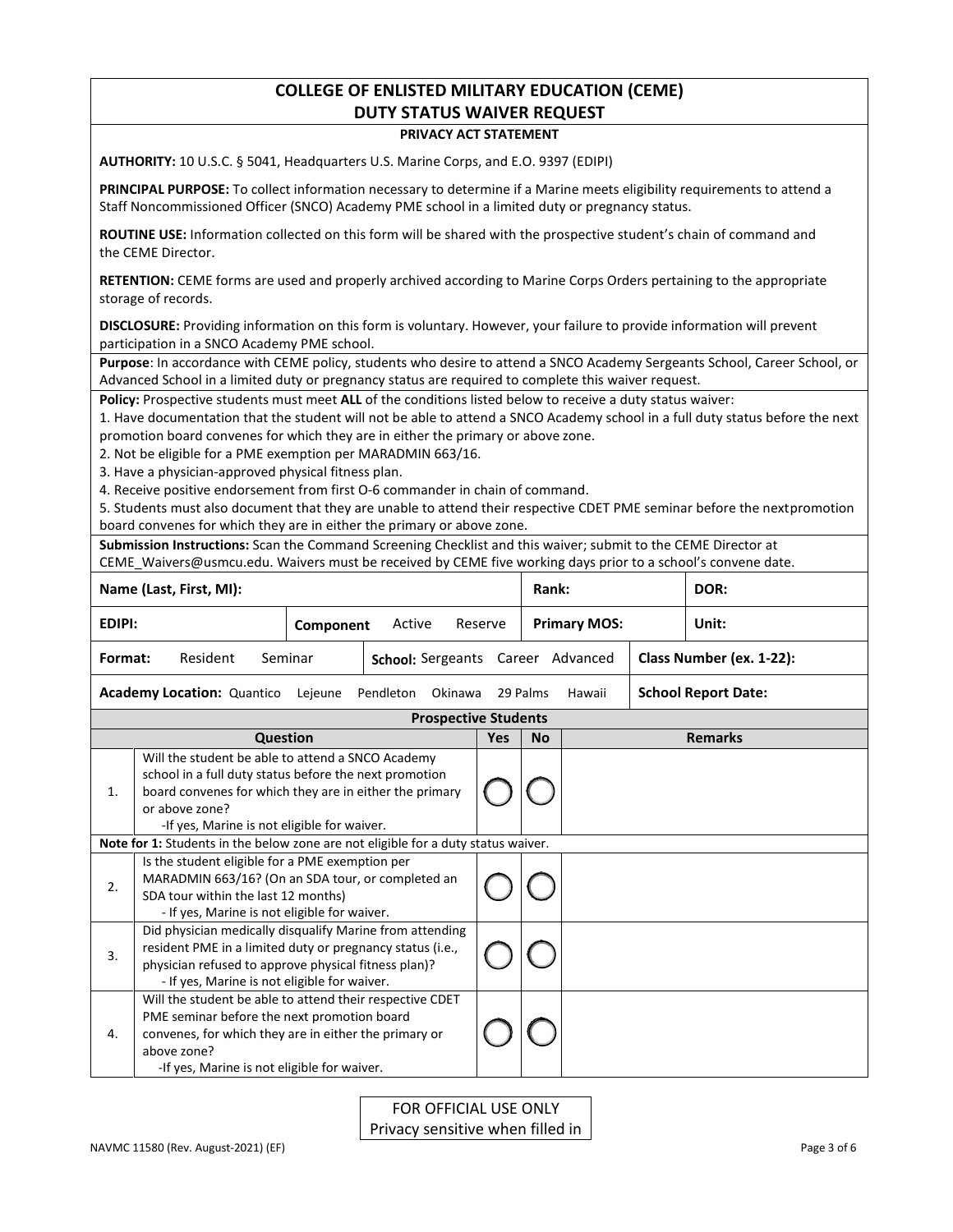|                                                | 5. Anticipated return to full duty: |                                                                                                                            |                                     |                              |           |               |      |
|------------------------------------------------|-------------------------------------|----------------------------------------------------------------------------------------------------------------------------|-------------------------------------|------------------------------|-----------|---------------|------|
| 6. Current or Previous FY<br><b>Zone Dates</b> |                                     | Above:                                                                                                                     | Zone:                               |                              |           | <b>Below:</b> |      |
|                                                |                                     | 7. Required Justification: If the student has met all of the above conditions for this waiver request, provide a narrative |                                     |                              |           |               |      |
|                                                |                                     | below that demonstrates that the student will NOT be able to 1) attend a CDET seminar before the next promotion            |                                     |                              |           |               |      |
|                                                |                                     | board convenes, or 2) attend an SNCO Academy school in a full duty status before the next promotion board convenes         |                                     |                              |           |               |      |
|                                                |                                     |                                                                                                                            |                                     |                              |           |               |      |
|                                                |                                     |                                                                                                                            |                                     |                              |           |               |      |
|                                                |                                     |                                                                                                                            |                                     |                              |           |               |      |
|                                                |                                     |                                                                                                                            |                                     |                              |           |               |      |
|                                                |                                     |                                                                                                                            |                                     |                              |           |               |      |
|                                                |                                     |                                                                                                                            |                                     |                              |           |               |      |
|                                                |                                     |                                                                                                                            |                                     |                              |           |               |      |
|                                                |                                     |                                                                                                                            |                                     |                              |           |               |      |
|                                                |                                     |                                                                                                                            |                                     |                              |           |               |      |
|                                                |                                     |                                                                                                                            |                                     |                              |           |               |      |
|                                                |                                     |                                                                                                                            |                                     |                              |           |               |      |
|                                                |                                     |                                                                                                                            |                                     |                              |           |               |      |
|                                                |                                     |                                                                                                                            |                                     |                              |           |               |      |
|                                                |                                     |                                                                                                                            |                                     |                              |           |               |      |
|                                                |                                     |                                                                                                                            |                                     |                              |           |               |      |
|                                                |                                     |                                                                                                                            | <b>Command Endorsements</b>         |                              |           |               |      |
|                                                |                                     | Required Endorsements: This waiver request must be endorsed by the following individuals in the prospective                |                                     |                              |           |               |      |
|                                                |                                     | student's chain of command: battalion/squadron sergeant major, battalion/squadron commander, O-6 command level             |                                     |                              |           |               |      |
|                                                |                                     | sergeant major, and O-6 commander. Waivers will not be considered if the O-6 commander does not recommend.                 |                                     |                              |           |               |      |
| Recommended                                    | <b>Not</b><br>Recommended           | <b>Title</b>                                                                                                               | <b>Print Name</b>                   | <b>Signature</b><br>Contact# |           |               |      |
|                                                |                                     | Battalion/Squadron                                                                                                         |                                     |                              |           |               |      |
|                                                |                                     | Sergeant Major                                                                                                             |                                     |                              |           |               |      |
|                                                |                                     | Battalion/Squadron                                                                                                         |                                     |                              |           |               |      |
|                                                |                                     | Commander                                                                                                                  |                                     |                              |           |               |      |
|                                                |                                     | Sergeant Major                                                                                                             |                                     |                              |           |               |      |
|                                                |                                     | (O-6 command level)                                                                                                        |                                     |                              |           |               |      |
|                                                |                                     | Commander (O-6)                                                                                                            |                                     |                              |           |               |      |
|                                                |                                     |                                                                                                                            |                                     |                              |           |               |      |
|                                                |                                     |                                                                                                                            | <b>SNCOA Director's Endorsement</b> |                              |           |               |      |
| Waiver<br>Approved                             | Recommend<br>Disapproval            | <b>Print Name</b>                                                                                                          |                                     |                              | Signature |               | Date |
|                                                |                                     |                                                                                                                            |                                     |                              |           |               |      |
|                                                |                                     |                                                                                                                            | <b>CEME Director's Approval</b>     |                              |           |               |      |
| Waiver                                         | Waiver                              | <b>Print Name</b>                                                                                                          |                                     |                              | Signature |               | Date |
| Approved                                       | <b>Disapproved</b>                  |                                                                                                                            |                                     |                              |           |               |      |
|                                                |                                     |                                                                                                                            |                                     |                              |           |               |      |
|                                                |                                     |                                                                                                                            |                                     |                              |           |               |      |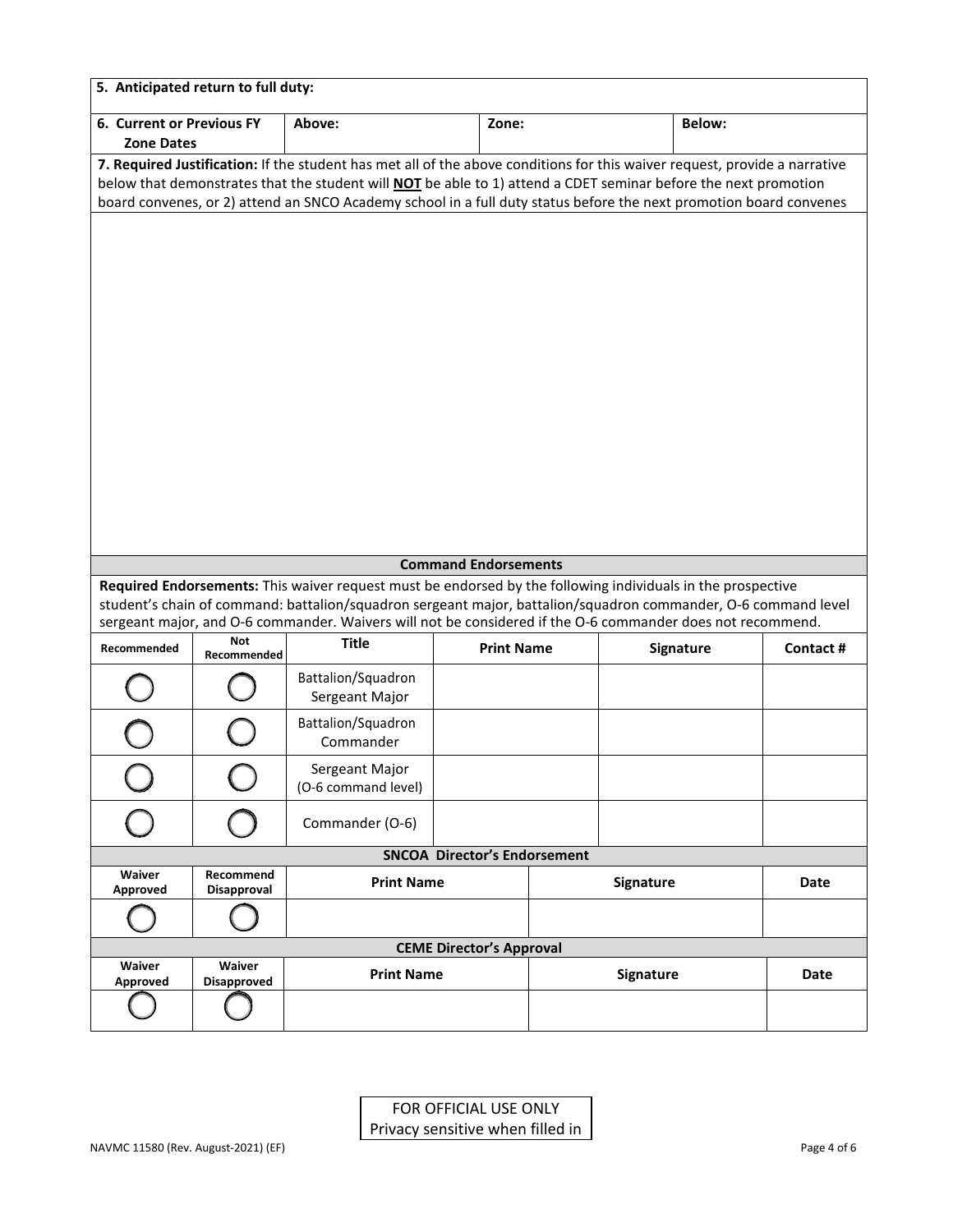# **COLLEGE OF ENLISTED MILITARY EDUCATION (CEME) PHYSICIAN-APPROVED PHYSICAL FITNESS PLAN**

### **PRIVACY ACT STATEMENT**

**AUTHORITY:** 10 U.S.C. § 5041, Headquarters U.S. Marine Corps, and E.O. 9397 (EDIPI)

**PRINCIPAL PURPOSE:** To collect information necessary to determine an alternate physical fitness to allow Marines in a limited duty and pregnancy status to participate in a SNCO Academy PME school. This form will provide a plan to modify physical training sessions to prevent injury or to allow recovery from a previous injury or physical limitation.

**ROUTINE USE:** Any protected health information (PHI) in your records may be used and disclosed generally as permitted by the HIPAA Privacy Rule (45 CFR Parts 160 and 164), as implemented with DoD by DoD 6025.18R. Permitted uses and disclosures of PHI include, but are not limited to, treatment, payment, and healthcare operations.

**DISCLOSURE:** Providing information on this form is voluntary. However, your failure to provide information will prevent participation at SNCO Academy PME school.

**1. Purpose:** A physician's positive endorsement permitting a limited duty or pregnancy status Marines is required to attend a SNCO Academy PME school with specific physical training accommodations that will still allow the Marine to be educated on physical and mental wellness.

**2. Information:** PME schools are not screening institutions. In order to allow limited duty and pregnancy status Marines to attend a SNCO Academy PME school, parent commands must ensure their Marines satisfy enrollment prerequisites set forth in MCO P1533.4 and this physician-approved physical fitness plan.

**3. Submission:** The completed physician-approved physical fitness plan must be electronically delivered with the Duty Status Waiver Request to the CEME Director at CEME\_Waivers@usmcu.edu. Waivers will not be considered if this plan is missing or disapproved by the physician.

**4. Format:** This form is for SNCO Academy use only.

#### **Limited Duty and Pregnancy Status Limitations:**

These limitations will be briefed to academy personnel to ensure reasonable accommodations are made. Additionally, accurately capturing a Marine's physical limitations will eliminate the chances of aggravating the injury/medical condition while in a student status at the SNCO Academy. Physicians are encouraged to provide as much detail as possible. Do **not** reveal diagnosis, except for pregnancy. (References: NAVMED 6310/1 and HIPAA 1996)

|                                          | Yes | No |                                                        | Yes | No |                                  | Yes | No |
|------------------------------------------|-----|----|--------------------------------------------------------|-----|----|----------------------------------|-----|----|
| Must use<br>crutches                     |     |    | Stair climbing                                         |     |    | Contact sports                   |     |    |
| Must use cane                            |     |    | Prolonged standing in formations<br>for more than min. |     |    | Stand watches                    |     |    |
| Must use other:                          |     |    | Working parties for no more<br>minutes per hour        |     |    | <b>For Pregnancy Status only</b> |     |    |
| Running                                  |     |    | Push-ups                                               |     |    | Member is______weeks pregnant    |     |    |
| Jumping                                  |     |    | Pull-ups                                               |     |    | EDD                              |     |    |
| Marching                                 |     |    | Sit-ups                                                |     |    |                                  |     |    |
| <b>Drilling</b>                          |     |    | Climbing                                               |     |    |                                  |     |    |
| <b>Special Instructions/Limitations:</b> |     |    |                                                        |     |    |                                  |     |    |
|                                          |     |    |                                                        |     |    |                                  |     |    |
|                                          |     |    |                                                        |     |    |                                  |     |    |
|                                          |     |    |                                                        |     |    |                                  |     |    |